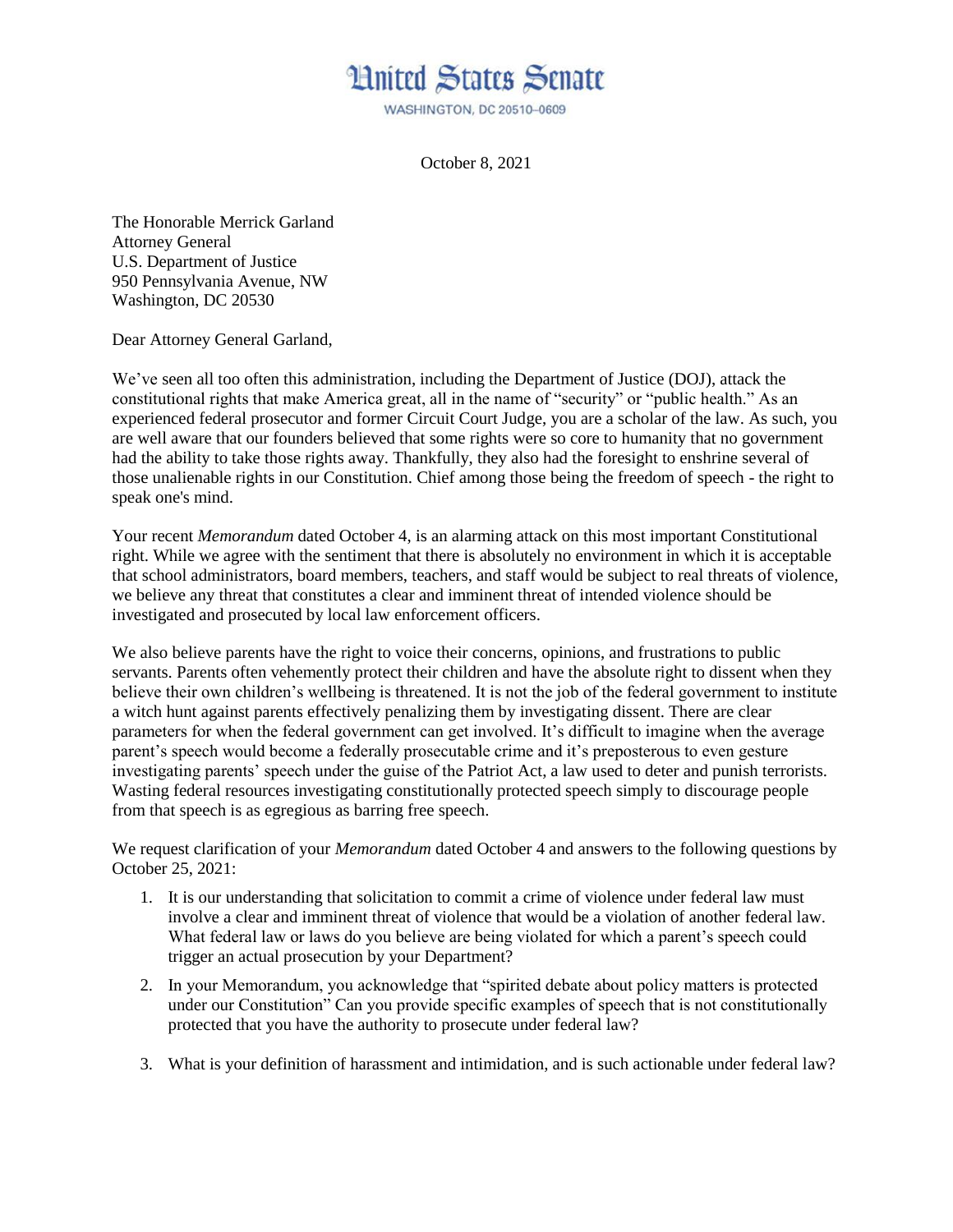- 4. On September 29, you received a letter, *Federal Assistance to Stop Threats and Acts of Violence Against Public Schoolchildren, Public School Board Members, and Other Public School District Officials and Educators*, from the National School Boards Association - did they influence or help compose your *Memorandum* in any way, shape, or form?
- 5. The DOJ already has scarce law enforcement resources. Is there a line item in the DOJs FY22 budget request intended to facilitate these sorts of extraordinary law enforcement measures?
- 6. During your confirmation hearing, you said that an "attack on a government property at night" was not a "core attack on our democratic institutions" despite the fact that it is still a federal crime to damage federal property. If the purported acts of "harassment" and "intimidation" are carried out by parents against school boards at night, would those actions be equally punishable as if they were carried out during the day?

In closing, it is fitting to quote Justice William Brennan when he famously wrote for the court in the celebrated libel law decision *New York Times Co. v. Sullivan (1964)*: "Thus we consider this case against the background of a profound national commitment to the principle that debate on public issues should be uninhibited, robust and wide open and that it may well include vehement, caustic and sometimes unpleasantly sharp attacks on government and public officials."

Sincerely,

Roger W. Marshall

Roger Marshall, M.D. Nike Braun Mike Braun United States Senator United States Senator

unthio

Cynthia M. Lummis James Lankford

John Barrasso Ron Johnson

James M. Inhofe Roger F. Wicker

Det Siader

Deb Fischer John Boozman

Mike Bram

United States Senator United States Senator

United States Senator United States Senator

United States Senator United States Senator

United States Senator United States Senator